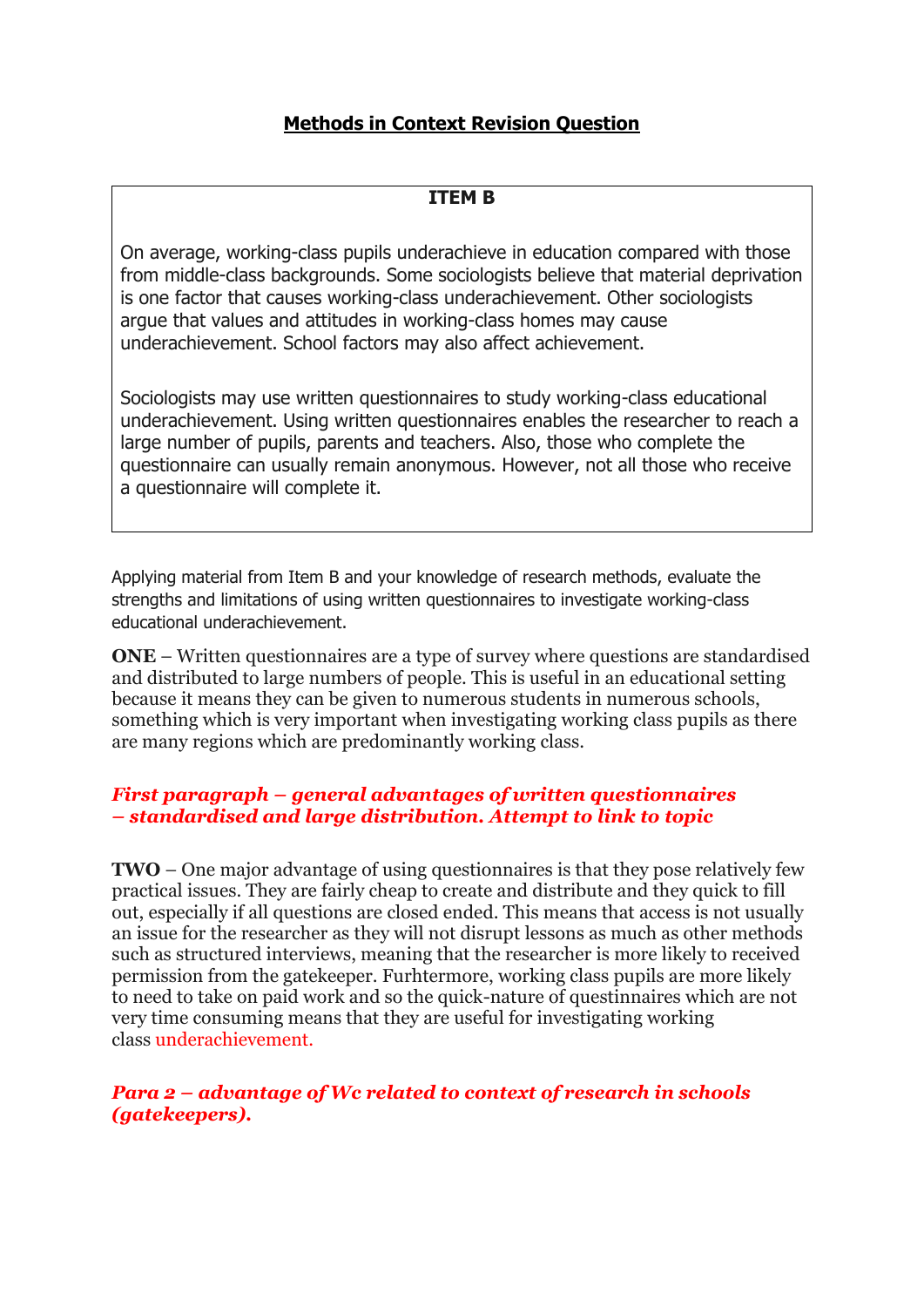**THREE –** However, when investigating working class pupils there may be the issue of cultural deprivation, particularly language issues. Berciler and Englemann argue that the language spoken by the working class is deficient, a particular issue when trying to interpret the questions on a written question questionnaire. When coupled with the fact that questionnaires are written in the elaborated code but working class pupils (and parents) tend to speak in the restricted code this can be a major problem in gaining accurate results; unlike with other methods, questions cannot be clarified

# *Para 3 – good link to topic and WQ re language and speech codes.*

**FOUR** – As well as posing few practical issues, written questionnaires do not pose many ethical issues. This is because the respondent can remain anonymous if they so wish and they can also leave any intrusive or sensitive issues blank. When studying working class underachievement this is a particular advantage because some pupils may be embarrassed to discuss their home lives, particularly if they live in poverty.

## *Para 4 – ethical issues discussed – anonymity developed with reference to topic*

**FIVE –** Even though there are relatively few ethical uses, the researcher must be aware of harm to respondents. For working class children there may be a stigma attached, and for sensitive issues such as home life, the use of questionnaires can still cause distress. Nevertheless, the fact that respondents are not obligated to respond means this ethical problem is easily overcome.

# *Para 5 – further developed with reference to topic*

**SIX –** From the perspective of a positivist, written questionnaires are a useful way to investigate working class underachievement because the data produced when using standardised questions is quantitative and high in reliability. This makes questionnaires useful for investigating working class underachievement because it allows cause and effect relationships to be established, for example whether or the not the structure of the education system reproduces working class underachievement, or whether there is a correlation between family background and achievement. However, the nature of written questionnaires can be an issue if the researcher's meaning is imposed onto the questionnaire so it is another fact that must be taken into account

## **Para 6 – various positivist concepts – good on usefulness of WC – but not unique to topic**

SEVEN – From the point of view of an interpretivist, written questionnaires are not useful when investigating working class underachievement because the data lacks validity. While questionnaires may be able to identify that factors such as material deprivation may influence the achievement of working class pupils, it does not get to the heart of the matter. Written questionnaires do not investigate the meanings that